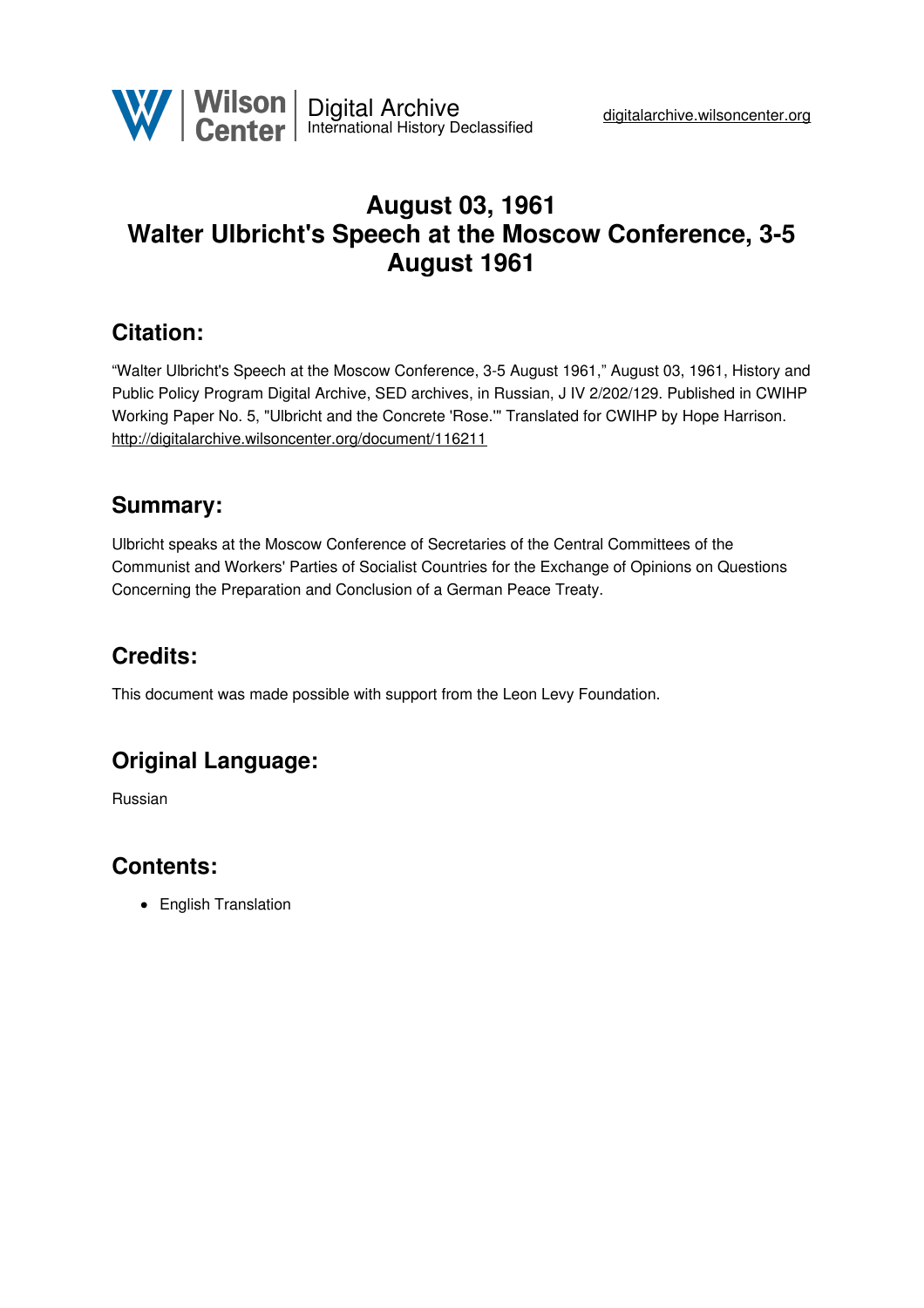### Dear Comrades!

The government of the Soviet Union in two aide-memoires, of which one was give to the Bonn government on February 17, 1961, and the second was delivered by the Prime Minister of the Soviet Union, Comrade Khrushchev, to the President of the USA, John Kennedy during the Vienna summit, minutely and persuasively substantiated why the conclusion of a peace treaty with Germany and the settlement of the West Berlin problem can no longer be postponed. At the same time in both documents it was stated that either a peace treaty with be concluded with both German states, or a peace treaty will be concluded with the GDR by the states who are ready to do this. This corresponded with the declaration of the 81 communist and workers' parties.

Already on returning from the 15th session of the UN General Assembly, Comrade Khrushchev stated on October 20, 1960, that the most important issue of concluding a peace treaty with Germany must be resolved in 1961. In both aide-memoires the Soviet Union pointed out that the resolution of the issue of a peace treaty with Germany has already dragged out too long and that there can be no basis at all for any further postponement. Finally, Comrade Khrushchev in his television appearance about the Vienna meeting with Kennedy stated with all decisiveness that "we can not postpone any more the conclusion of a peace treaty with Germany, we must achieve a peaceful settlement in Europe this year."

This position of the Soviet government corresponds with the agreement reached during the meeting of the Political Consultative Committee of the member states of the Warsaw Pact on March 28-29 of this year. It was noted in the communique of this meeting that in the interests of ensuring peace, it is extremely necessary to eliminate the remnants of the second World War by concluding a peace treaty with both German states and, in connection with this, to neutralize the seat of danger in West Berlin, transforming it into a demilitarized free city. The representatives of the communist and workers' parties of the socialist countries came to the agreement that the conclusion of a peace treaty is necessary in this year. In the spirit of the agreement of our conference in March, the political leaderships of the member-states of the Warsaw Pact agreed on the coordination at the present conference of concrete political, economic, diplomatic and practical measures for the conclusion of a peace treaty and the resolution of the West Berlin problem.

I want to dwell on the question of why the resolution of precisely these two key problems of international politics has now become unavoidable. I cannot say anything principally new. All essential ideas have already been set forth by Comrade Nikita Sergeevich Khrushchev during the Vienna talks with Kennedy, and also in the aide-memoires of the Soviet government. In his television appearance (and speech on the occasion of the 20th anniversary of the Great Fatherland War, Comrade Nikita Sergeevich Khrushchev already put forward the Soviet point of view on all important contemporary international problems. I want to emphasize that we fully share this point of view and that we especially welcome the carefully-thought-out and resolute defense of the interests of the socialist camp and of peace for the whole world by Comrade Khrushchev at Vienna, and we thank him for this. In connection with the Vienna summit I want to dwell on several questions which are characteristic of the development of the situation in Germany.

From the Vienna meeting it became clear, that Kennedy and his advisers realized the huge changes which have taken place in the international correlation of forces. Corresponding to this is Kennedy's thesis about the equilibrium of forces and his fear that any further changes, whether in Laos or in West Berlin, will disturb this equilibrium and could lead gradually to the superiority of the socialist camp. From here comes the demand to keep everything as it has been in Germany or to allow changes only in favor of the imperialist camp, that is to include all of Germany, hence also the German Democratic Republic, in the Western military bloc of NATO. It is obvious that West German imperialists, primarily those aggressive militarists, such as Defense Minister Strauss, are trying to use Kennedy's fear of future changes in the correlation of forces so as to further strengthen the West German Wehrmacht and to equip it with atomic weapons. Thus, Adenauer's government is exerting strong pressure on the Western powers and so far has even frustrated the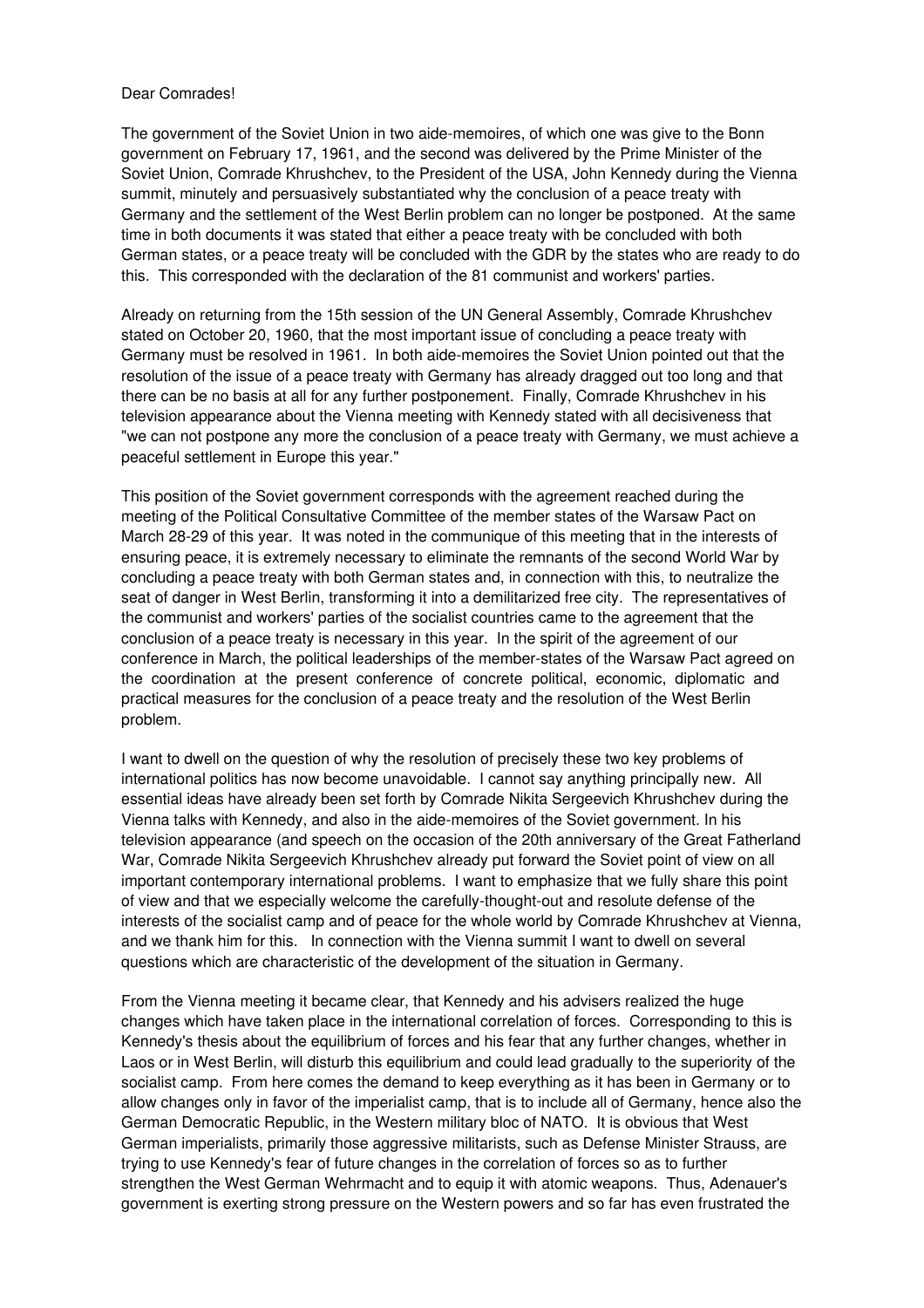efforts of Kennedy and Macmillan to secure the imperialist positions by means of negotiations. But this simultaneously clearly shows how dangerous it is to allow the further unhindered arming of West Germany. Carrying out such a policy, which has been dictated by fear of the further strengthening of the socialist camp, the USA, Great Britain and France only expose themselves to the danger of being pulled into military escapades by German militarists. The Bonn government is not only a vehement enemy of any agreement between both German governments, it is also the main leader of the so-called hard-line course of the Western powers. Both before and after the Vienna summit of Comrade Khrushchev with Kennedy, it tried to slander such a meeting between the ruling figures of the leading powers of the two main world camps. By means of the systematic disclosure of secret information and the dissemination of clearly false reports, the Bonn government is trying to stop or wreck all efforts to reach an agreement on a peace treaty and the West Berlin problem through negotiations.

What basic point of view lies at the base of this orientation of the Bonn government? In general statements on questions of foreign policy in 1961, the CDU [Christian Democratic Union] and CSU [Christian Social Union] as the ruling parties stated that the Bonn government supports the Paris Agreements, that all of Germany must be integrated into the European community, i.e. NATO. In such a way they want to extend the dominion of West German finance capital also to the German Democratic Republic. The first peace-loving state in the history of Germany must find itself under the boots of Hitlerite generals, and they want to establish a military-clerical state power in the German Democratic Republic. In the same way, the military base of NATO would be advanced to the Oder and Neisse.

When appointing the military criminal [F.] Fortsh to the post of the general inspector of the Bundeswehr, Defense Minister Strauss stated that it is necessary to arm the German army with an aviation and naval fleet exactly as the British, American, Belgian and Dutch forces were armed and equipped. In his demand for full economic armament Strauss found support in the NATO document MC-70. On another occasion Strauss remarked that NATO already armed about 50% of the West German Wehrmacht with atomic weapons and that the goal--complete atomic armament--will be achieved in approximately two years. The Bonn government, however, is achieving not only the complete atomic arming of the West German Wehrmacht, but also its expansion into a mass army. At the beginning of the pre-election campaign, Strauss demanded raising the number of divisions from 12 to 18. In addition, Strauss demands increasing the socalled territorial defenses, which he says "should not under any circumstances be a shadow national army." Strauss said: "NATO obliges us to guarantee the freedom of operation of all of its formations on the territory of the Federal Republic." On this pretext a draft is instituted for the whole male population regarding which it cannot be forgotten that Strauss's Wehrmacht can use not only its own resources, but also the millions of soldiers from the Hitlerite army, who are still fit for military service, who keep ready for new military escapades in various traditional associations.

These facts clearly reveal the lies asserted in the notes of the Western powers to the Soviet government that the Federal Governments allegedly is not striving to obtain its own atomic forces and its own mass army. Behind the efforts undertaken in the notes of the Western powers to justify and minimize the seriousness of the establishment of the Wehrmacht and its arming with atomic weapons is hidden the old imperialist intention of using a militaristic Germany as a shock force against the Soviet Union and the whole socialist camp. It is obvious that several Western governmental offices still have not understood the lessons of the second World War.

The militaristic-clerical rulers of West Germany are trying to use this effort of the Western powers, at first under the slogan of the right to self-determination, for this aggressive policy against the German Democratic Republic. The West German imperialists want to annex the human and economic potential of the German Democratic Republic so as thereby to be supported by increased military and economic power, to display even stronger their hegemony in NATO, the European Economic Community and the West European Union.

The armament which continues and strengthens the position of West German power in NATO is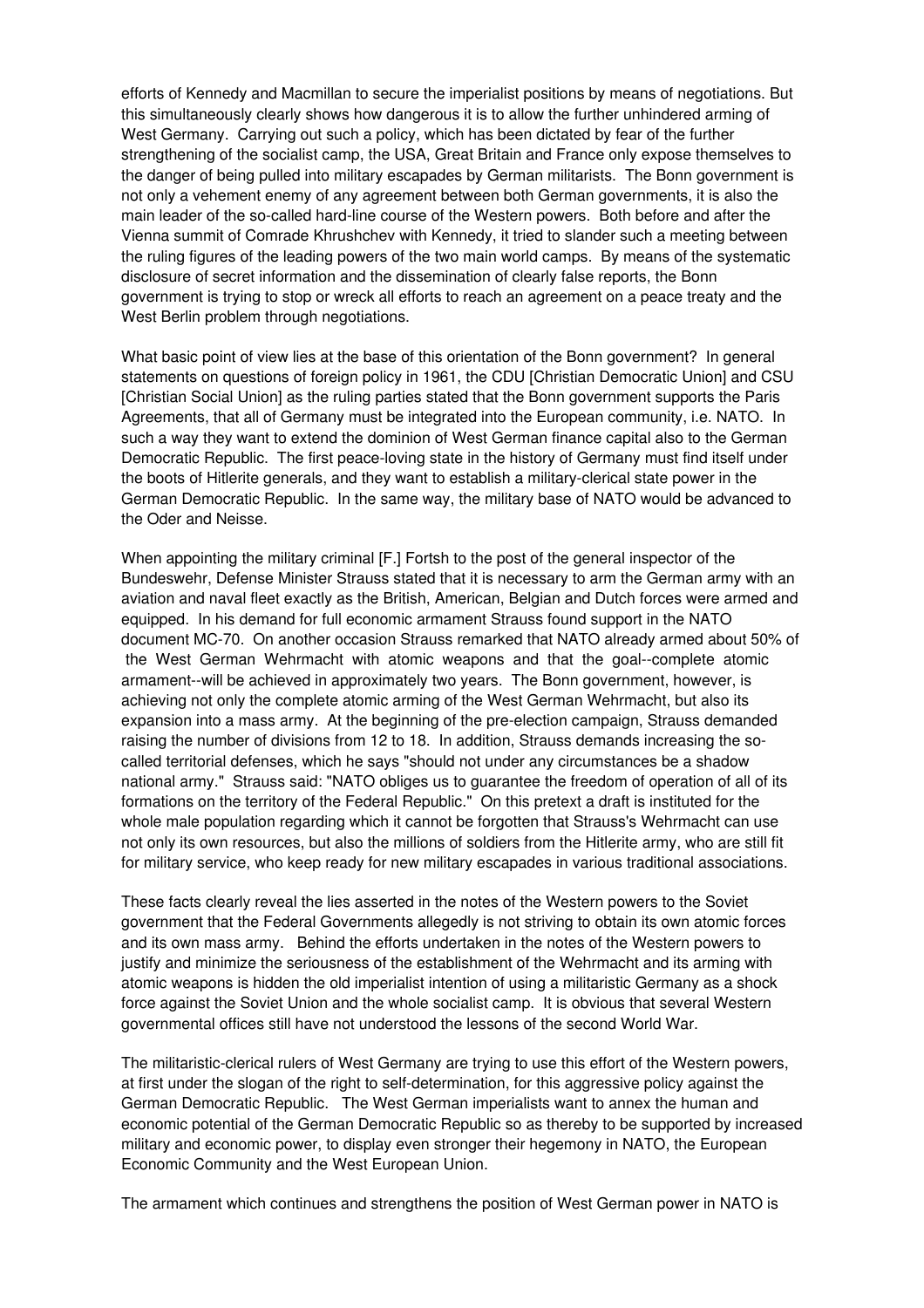accompanied by constantly growing revanchism. After the so-called eastern conference in the foreign policy committee of Bonn's Bundestag, the Baltic Baron [Georg] von Manteuffel- Szoege [CSU] stated:

"A people which has lost a huge part of its territory achieves internal calm only when it is able to live again on its historic land."

This is nothing other than a demand to reestablish the great German empire of Hitler. The false slogan of self-determination is used not only to carry out an aggressive policy against the GDR, but also against all other European states of the socialist camp. The official "Bulletin" of the Bonn government wrote absolutely openly at the beginning of April of this year:

"We are talking not only about the splitting up of Germany. We are talking about the entire eastern part of Central Europe, about all states whose people have been forced into the status of satellites, about almost 100 million people . . ."

We are dealing here with the notorious "Drang nach Osten" [Urge to the East] under the flag of which German imperialism from time immemorial carried out their aggression against the peoples of eastern and south-eastern Europe. We must take into account that revanchist propaganda will grow even stronger, since the right-wing leaders of the West German Social Democrats moved over to the imperialist position. The main force of revanchist propaganda is directed now against the German Democratic Republic. Both Adenauer and Brandt said in meetings with ruling political figures of the USA that they must and can find the means to organize from within uprisings in the German Democratic Republic with the aim of overthrowing the workers-peasants state. We must, however, note that this was said before the USA suffered the infamous failure with the intervention organized and lead by it against the revolutionary people's state in Cuba. We cannot forget that the West German extremists gave birth to the idea of unleashing civil war in Germany and involving the Western powers in a military escapade against the socialist camp.

#### Dear Comrades!

Considering this development of events in West Germany, our party and the GDR government approved of the Soviet aide-memoire of February 17 of this year, which gives the Bonn government the opportunity to change its die-hard and aggressive policy of refusing any negotiations on a peace treaty and refusing any negotiations between both German states. In this spirit at the 11th plenum of the Central Committee we appealed to the West German bourgeoisie with the urgent proposal to seek the possibility for agreement on the question of a peace treaty and a compromise with the German Democratic Republic. This political line was developed by us further at the 13th plenum of the Central Committee of our party, at which the initial point of discussion of these questions by us was the results of the meeting of Comrade Khrushchev with President Kennedy in Vienna, and also the conclusion of a peace treaty, its preconditions and consequences.

All party and democratic mass organizations of our Republic unanimously welcome the great chance which the Soviet proposal to the Western powers gives us, i.e., the proposal to appeal to the German governments with the call to reach agreement in any form acceptable to them on questions concerning a peace settlement with Germany and the reunification of the country. As you know, the Soviet government further proposed that the four powers would state earlier their readiness to recognize any agreement which would be reached as a result of the negotiations between the Germans. But this historic chance really can be used only in the event that the Germans themselves act. Therefore, the Volkskammer of the German Democratic Republic unanimously approved the "Peace Plan of the German People" put forward by our party. This plan proposes that the governments of both German states quickly agree on the creation of a German peace commission from the representatives of the parliament and government of the German Democratic Republic and the Federal Republic of Germany. The peace commission must be ruled by the principle that neither side will force its will upon the other side. It must prepare German proposals on the peace treaty and an agreement of good will.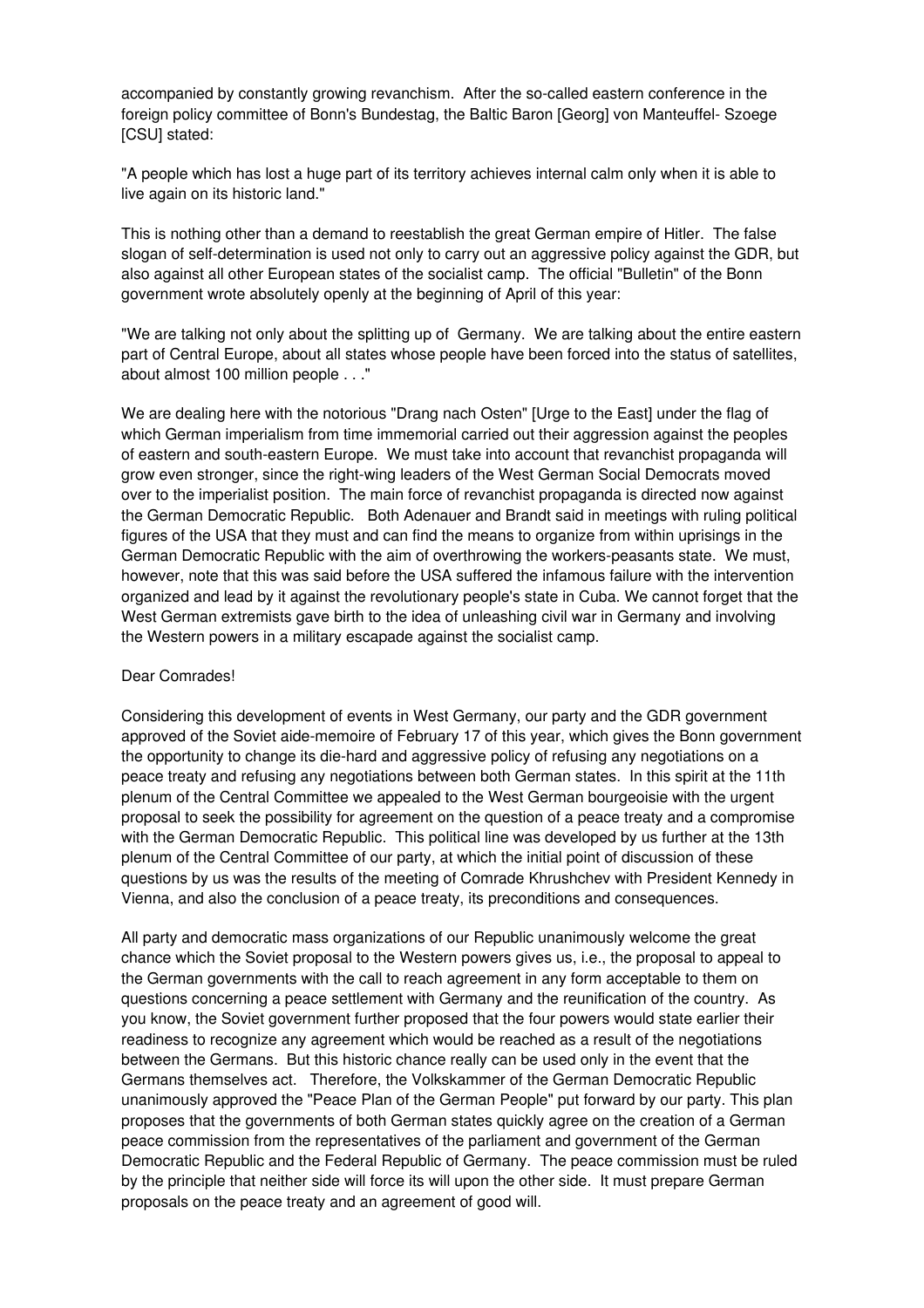An agreement of good will could be directed towards the rapid improvement of relations between both German governments. It should provide for a refusal of the atomic arming of military forces and the speedy cessation of arming, achievement of agreement on the numbers, arms and distribution of military forces, and also the cessation of military and revanchist propaganda on its territory. Both German states must assume the responsibility of not interfering in the problems of the social system of each other. In addition, it recommends the conclusion of a treaty of nonaggression between the member-states of the Warsaw pact and the member-states of NATO and the creation of a nuclear-free zone in Central Europe.

German proposals on the peace treaty set forth in the "Peace Plan of the German People" are directed towards making a decisive contribution to the preservation of a lasting peace on the basis of the UN Charter. In agreement with our proposals, a peace treaty must put an end to any opportunities for unleashing a new war by Germany and, on the other hand, it must safeguard forever for the German people a life under conditions of peace and full equality in the family of nations.

On this basis a peace treaty will also create the preconditions for German reunification through the creation of a German confederation. It aim will be the cooperation of both German states on the basis of peaceful coexistence for the preparation of their reunification in a peace- loving and neutral government.

The proposals for creating a German confederation also envisage an agreement on military neutrality of both German states as the basis for the future united and militarily neutral Germany. In his speeches in West Berlin and Cologne, Adenauer answered with unparalleled rage and insolence the proposal for the military neutralization of Germany, in which he went so far as [making] direct insults to the peoples of neutral states. This is clear proof that the idea of renouncing atomic armament and striving to secure peace by military neutralization has very many adversaries in the broad circles of West Germany.

To all the peace efforts among the West German population, the Bonn governments answer with the extreme force of the cold war against the German Democratic Republic. The campaigns of lies and slander against the German Democratic Republic and the massive recruitment of people from the GDR, which has turned into a real trade in people, pursues not only the goal of spreading alarm and uncertainty in the German Democratic Republic, but also serves to terrorize and suppress the forces of peace in West Germany. The intensification of the cold war by the Bonn "Office for the Carrying out of Psychological War" is a kind of accompaniment to the sharp rejection by the Bonn government of both the Soviet memorandum of February 17 and the "Peace Plan of the German People."

In his pre-election speeches Adenauer compared West German social democracy with a dragon which changes its skin. This comparison, however, better applies to aggressive and predatory German imperialism. Regardless of in which skin it appears, whether in the brown skin of the Nazi regime or in the black skin of the militarist- clerical regime, it remains the same brute which threatens the peace of the peoples of Europe and the whole world.

In the face of such developments in Germany, it is necessary to further strengthen the universal campaign for a peace treaty with Germany. In its last memorandum, the Soviet government proposed convening without delay a peace conference, concluding a peace treaty and resolving on this basis the question of West Berlin as a free city. In the event that the governments of the Western powers are still not ready for this, we looked at the possibility of an interim solution. It consists of the already mentioned appeal of the four powers to both German governments to agree between themselves within six months on the questions of a peace settlement with Germany and its reunification.

In their notes of response to the Soviet government, the Western powers refused to conclude a peace treaty with both German governments, and at the same time passed over in absolute silence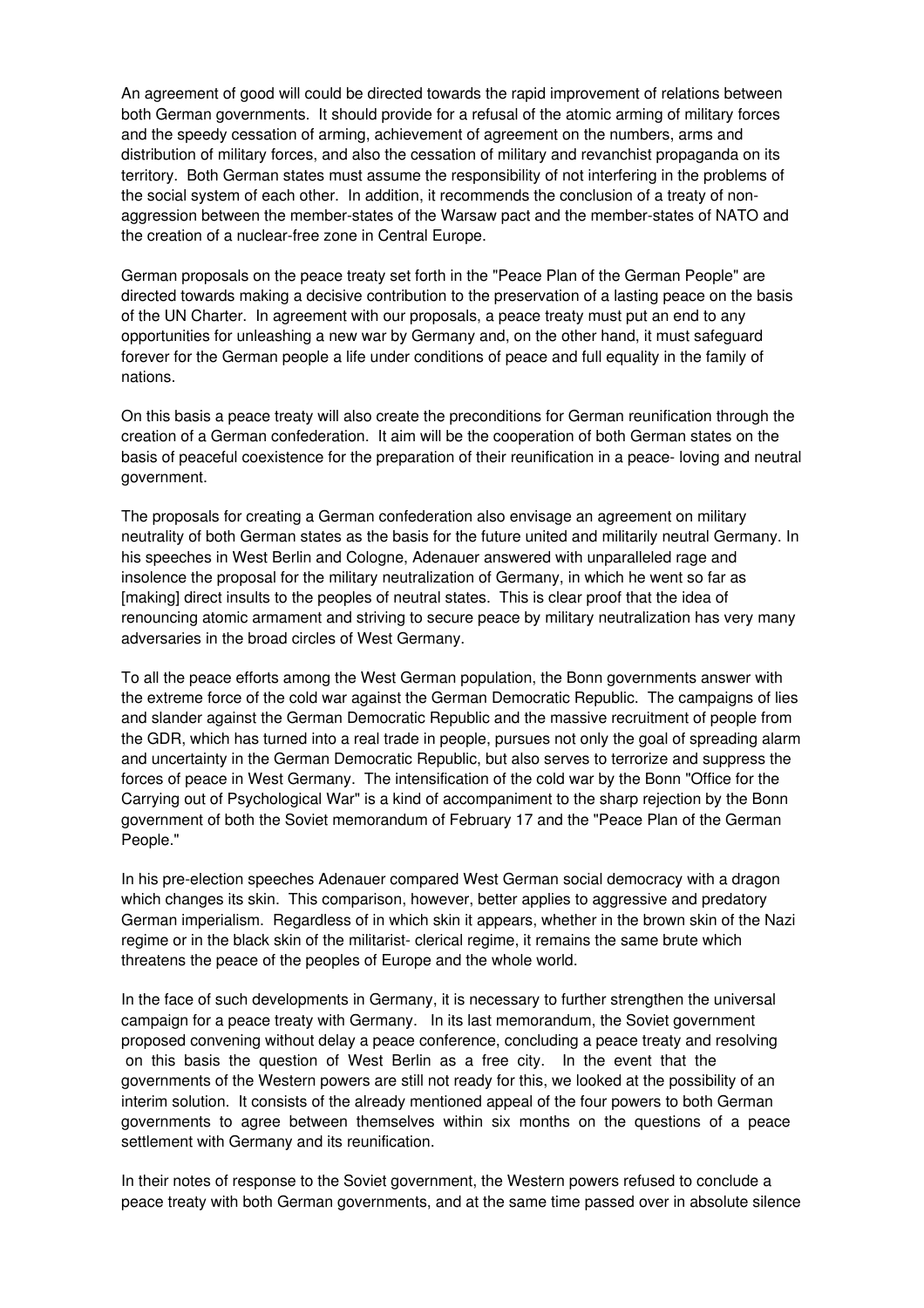the Soviet proposal for an interim agreement for achieving one German peace treaty. Adenauer's government flatly rejected any idea, even such an agreement.

In light of this situation, the conclusion of a peace treaty between the German Democratic Republic and those countries of the anti-Hitler coalition which are ready for this comes to the fore. In connection with this, the question again arises of what the peace treaty with the German Democratic Republic will bring to the German people and what it could do for the preservation and securing of peace?

The conclusion of a peace treaty with the GDR would give the West German revanchists the sole argument which has a certain resonance in the international public, and refers precisely to the fact that the Potsdam Agreement provided for the final establishment of the German borders in a peace treaty. A peace treaty will yield an international-legal consolidation of the existing and established borders between the German Democratic Republic and the Polish People's Republic, between the German Democratic Republic and the Czechoslovak Socialist Republic, and also the borders between the German Democratic Republic and the Federal Republic of Germany.

On the basis of the peace treaty with the German Democratic Republic there must also follow a new settlement of the West Berlin question, since it goes without saying that a peace treaty on all GDR territory, which also includes West Berlin, would end the operation of all occupation rights and the West Berlin occupation status. It would also end the operation of the purported "ordinary rights" to which the Western powers pretend, for want of an existing international-legal basis in favor of the preservation by them of the occupation regime in West Berlin. Under the new settlement, we mean further that the corresponding agreements must establish normal relations between West Berlin and those governments with which West Berlin as a free city wants to maintain relations.

After the conclusion of a peace treaty, the German Democratic Republic will fully exercise all sovereign rights on all of its territory, including also those rights, the exercise of which was temporarily given to the Soviet Union in 1955. These are control over the movement of human and cargo transport through GDR territory for the supply of the garrisons of the Western powers in West Berlin.

Essentially, the peace will bring, therefore, an international-legal consolidation of the existing conditions, and it will liquidate all remnants of the second World War on the territory of the German Democratic Republic, including also the occupation regime. In such a way, the peace treaty will strengthen the international-legal position of the German Democratic Republic and will create an important precondition for the establishment by the German Democratic Republic of normal relations with those governments with whom it has not yet had diplomatic relations. Apart from the international-legal side of the matter, the conclusion of a peace treaty with the German Democratic Republic will have great political and educational significance for the German people. All the proposals which were made with the goal of achieving agreements, and also the proposal made in 1952 for carrying out free all-German elections, were refused by Adenauer, who justified his refusal saying that he first he had to make the Federal Republic stronger and fully integrate it into NATO. The conclusion of a peace treaty with the German Democratic Republic will be a complete failure of Adenauer's policy of "negotiating from a position of strength."

After the conclusion of a peace treaty it will be necessary after the whole period of tension to achieve normal political, economic and cultural relations between both German governments. If the borders between both German governments are consolidated in a peace treaty in an internationallegal framework, then the absorption of the GDR by the current Bonn recipe will be impossible. This will significantly promote a diminishing of the danger of war in the center of Europe.

Peace will also be more sound also by virtue of the fact that the West German militarists will have much less opportunity to use West Berlin as a "front city" and as the advance forepost for the preparation of revanchist war. The plunder of the German Democratic Republic which has been carried out until now with the help of West Berlin will then stop. This also will lead to a weakening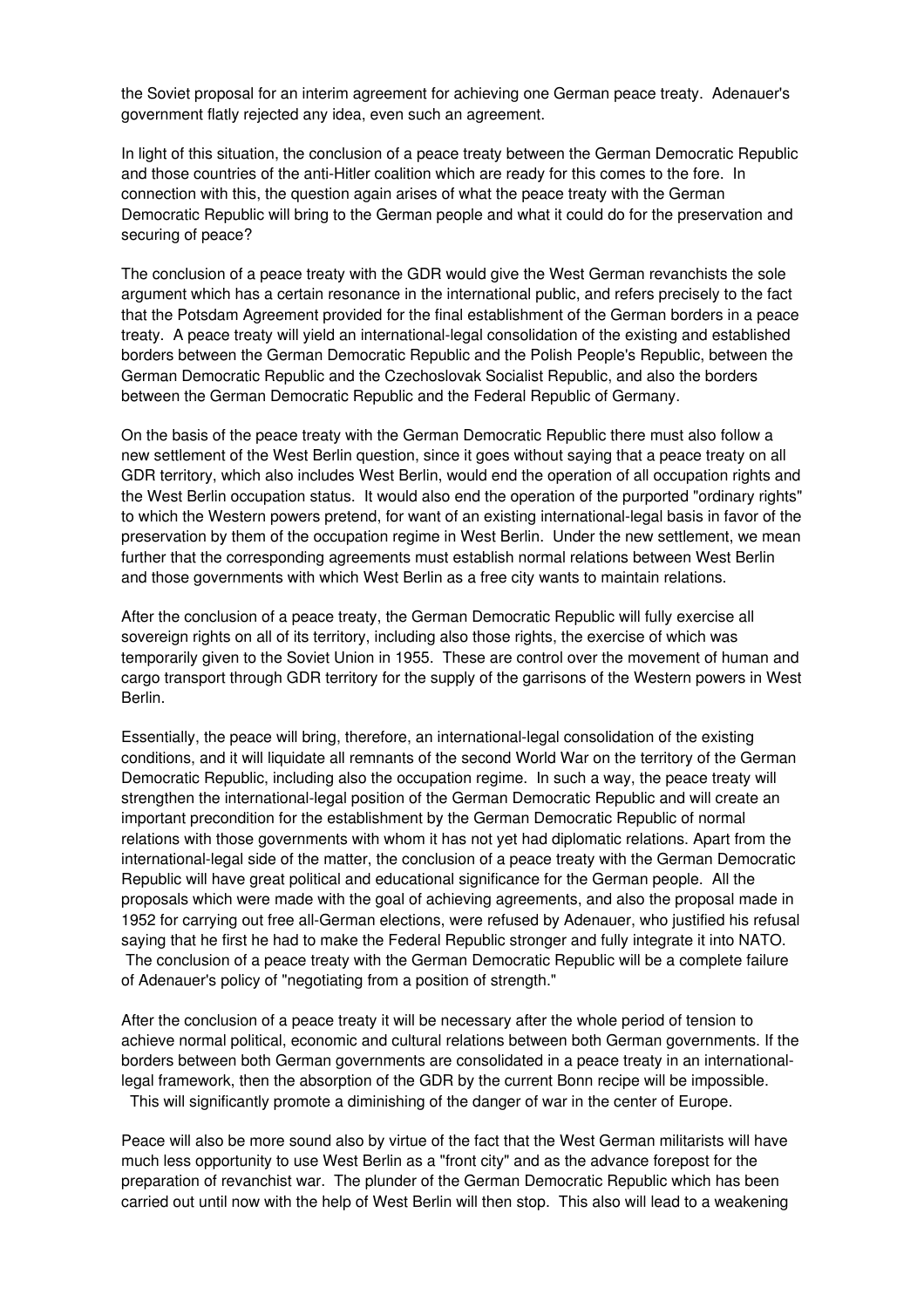of Bonn's aggressive policy. Of course, the conclusion of a peace treaty with the GDR in many ways will contribute to the safe-guarding of peace in Europe and will not remain without influence on the structure of NATO. The conclusion of a peace treaty with the German Democratic Republic will answer, therefore, the interests of all peoples. In connection with this I ask the first secretaries of the fraternal parties that their diplomats will act in this way in all countries in which they are accredited.

In their notes of response to the Soviet government, the Western powers challenge the legality of concluding a peace treaty with the German Democratic Republic, referring in particular to their occupation rights in West Berlin which they want to preserve for all time. With this goal, they again refer to the protocols of the European Consultative Commission, and especially to the protocol of the September 12, 1944. On this question I must say that all of these protocols are only executive directives for the preparation by the Soviet Union, the USA and Great Britain of a program for the eradication of German militarism and nazism. In this regard, the US Ambassador [John G.] Winant expressed the following opinion in a telegram of January 10, 1945 to the President of the USA:

"Agreement over control will create the necessary machinery for the implementation of the conditions of capitulation, but in no way will pre-determine the policy which must be carried out in regard to Germany. It will create only the necessary mechanism for the fulfillment of the program, which must be determined by those who carry responsibility for policy."

The program about which this responsible American diplomat spoke then in the European Consultative Commission was formulated one month later at Yalta. It demanded the destruction of German militarism and nazism and was concerned that Germany would never again be in a position to disturb the peace of the whole world. The Yalta Declaration says:

"We will disarm and disband with full resolve all German armed forces, once and forever will abolish the German general staff, which repeatedly promoted the rebirth of German militarism . . . We will eliminate all nazi and militaristic influences from social institutions, from the cultural and economic life of the German people and we will jointly take such other measures regarding Germany which could prove necessary for future peace and the security of the whole world."

In both the Yalta Declaration and the Potsdam Agreement it was established clearly that the occupation of Germany must help the German people liquidate militarism and nazism. The Yalta and Potsdam Agreements were and are the basis of all other protocols, proclamations, order and directives. The Western powers violated all the principles which were agreed to at Yalta and Potsdam for the occupation of Germany. The agreement concluded at the end of 1946 about the unification of two occupation zones was the beginning of the division of Germany and the restoration to power of the militarists and revanchists in West Germany. With the creation of a separate West German state, with the conclusion of the Paris Agreements and with the inclusion of West Germany in NATO, the Western powers finally unilaterally broke the Potsdam Agreement, this sole valid document in international law for Germany in the postwar period. It is not coincidental that in connection with this a special occupation status of the three powers was established in West Berlin. By this three-sided occupation status, the Western powers themselves confirmed that they violated the international-legal basis of their occupation regime in West Berlin and that this regime was based only on undisguised military force.

The abnormal situation in Germany, and especially in West Berlin, is a result of the one- sided violation of the Potsdam Agreement by the Western powers, the rebirth of militarism and the acquisition of atomic armaments, the penetration by the pernicious nazi spirit of the whole governmental, economic and cultural life of West Germany, the fascist oppression of anti-fascist and peace-loving forces by special laws and other measures of coercion, and an increasingly aggressive revanchist policy. In spite of this abnormal situation, the Soviet government kept trying anew to achieve through negotiations the normalization of the situation in Germany and in West Berlin. The German Democratic republic, putting forward the "Peace Plan of the German People"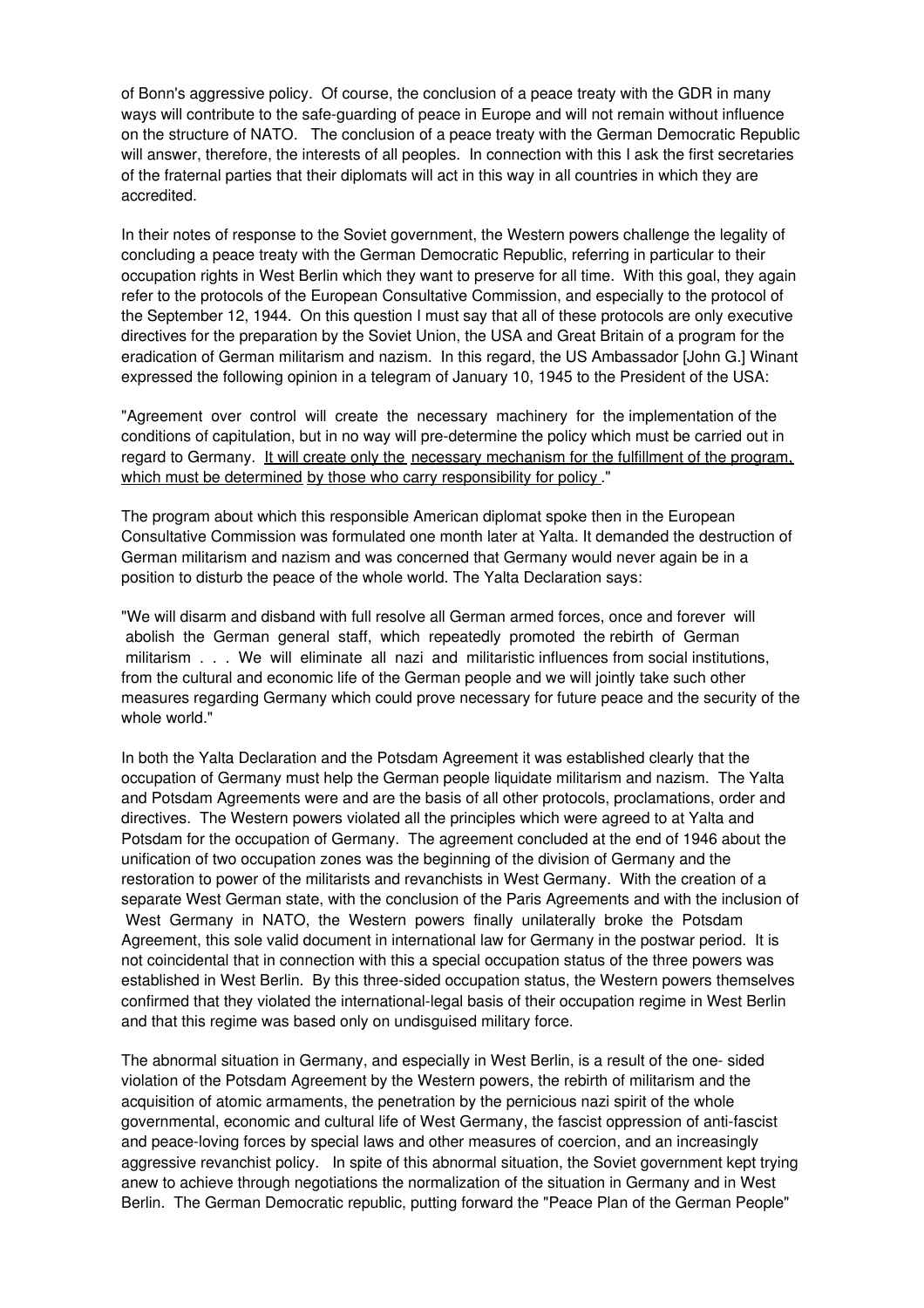also demonstrated its readiness for the solution of all disputed questions through negotiations.

But all these proposals were rejected by the Western powers and the Bonn government, at the same time that atomic armament and revanchist policy in West Germany pose an ever greater threat to peace. Thus, we are faced with the question of what to do. We propose that the Soviet government appeal to the Western powers with the proposal of beginning a joint discussion of the questions of preparing a peace conference, a peace treaty and the transformation of West Berlin into a demilitarized free city. Judging by their notes of response to the Soviet government, the Western powers will refuse a peace conference and negotiations on concluding a peace treaty with both German governments. But in this connection the matter will still probably go as far as negotiations on a diplomatic level. If the matter goes as far as the convening of a conference of the foreign ministers, then we believe it will be necessary that the foreign ministers of both German states take part, as they did in 1959 in Geneva.

We cannot trust the words of assurance about unity and resolve used in the notes of the Western powers. Although on basic questions of relations to the socialist camp they have some common views, on the paths to the achievement of their goals, there are obvious differences of opinion, and also contradictory imperialist interests. In addition, the pressure of public opinion is increasing, especially from the working class who demand the start of negotiations before the beginning of a possible crisis. Even in the notes themselves the possibility of negotiations is openly abandoned. So what could be the contents of negotiations among the four powers at the diplomatic level?

1. The contents of a peace treaty with both German states. In connection with they could also discuss the establishment of normal relations between both German states, especially as the proposal of an interim solution, i.e., appealing to the German governments with the call to agree on a joint position on the questions of a peace treaty and the reunification of Germany, completely avoided in the notes of the Western powers.

2. The abolition of the occupation status of the three powers in West Berlin and the conclusion of an agreement on the transformation of West Berlin into a neutral demilitarized free city. Also concerning this is the conclusion of corresponding agreements between the German Democratic Republic and the West Berlin senate and also between the German Democratic Republic and all states interested in the use of the links of West Berlin with the outside world, which pass through GDR territory.

3. The conclusion of an agreement on guarantees which would safe-guard the free decision of the West Berlin population of all issues of their internal social and political system in the free city and connections of the free city with the outside world.

The Soviet government, as is known, stated in its memorandum that it believes it would be possible to keep a symbolic military contingent of the Western powers or armies of neutral countries under the aegis of the UN in West Berlin. If the Western powers really are concerned about the freedom and independence of West Berlin and not about preserving the "front city" in the Cold War against the socialist camp, then they must recognize that this Soviet proposal goes far towards meeting them half-way. We persistently declare our support for this proposal.

In connection with such an agreement on guarantees it may prove useful to publish the statute for the free city. In our opinion it must provide for West Berlin to stand independently in the governmental-legal sense as a unit, having its base on the democratic principles of a constitution, with popular representation formed as a result of general, equal, direct and secret elections, which would then vote on a senate or government accountable to it. It would have the right to maintain a police for the preservation of calm and order.

The free city would have the opportunity to participate in international agreements and organizations, and it could appoint and receive consuls for the development of economic, cultural and other ties with the external world and for the defense of the interests of its citizens abroad. Participation in international agreements, for the fulfillment of which the free city must use the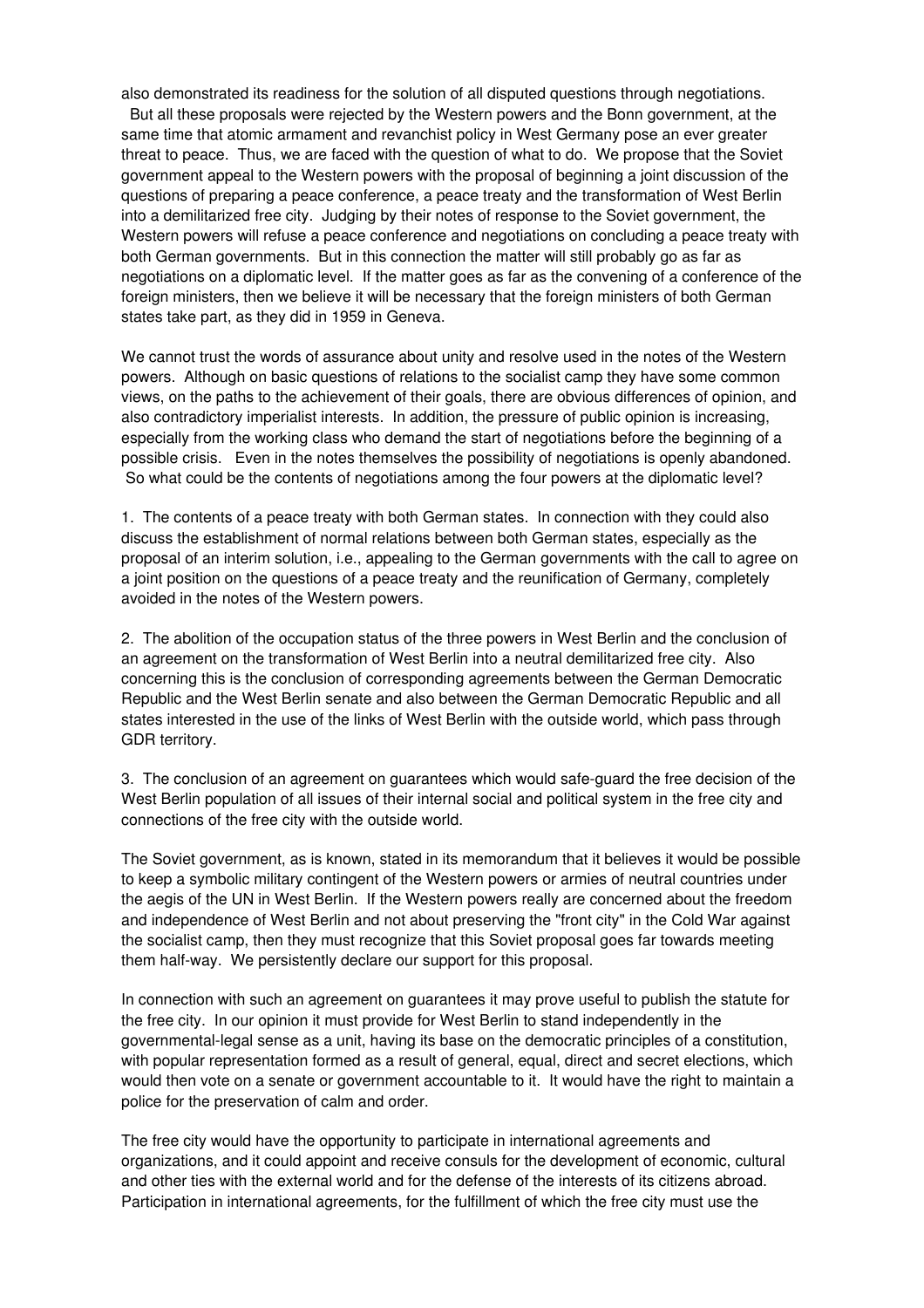territory or fixed rights of the GDR, would be possible in accordance with agreement with the GDR. West Berlin, however will not have the right to turn over the conduct of its external relations to another government without the agreement of the governments who signed the agreement on guarantees.

Equal democratic rights and freedoms will be guaranteed to all citizens of the free city. Until the reunification of Germany, citizenship of the free city of West Berlin will be provided for. Citizens of both German states can become citizens of West Berlin only with the agreement of their government.

The statute of the free city will not affect the economic system or property relations in West Berlin. West Berlin will have the right to maintain foreign economic trade with all states without discrimination. The states participating in the agreement on guarantees can assume in the statute the obligation to give aid to the free city in the supply of food-stuffs and raw materials and also through the placing of orders for industries so as thus to guarantee the well-being of the economy and the prosperity of the citizens of West Berlin.

The GDR will provide to the free city, which must respect the sovereignty and laws of the GDR, the right of unhindered ties with the outside world, free movement of human and freight transport, free post, telegraph and telephone connections and other rights. The statute would obligate the free city to demilitarization and neutralization. It will not be able to participate in any agreements or alliances of military or military-political character. Service in the armed forces or other military formations of the existing German states will be forbidden for the citizens of the free city. All activity of military character in the free city will be prohibited, including both the production of arms and equipment. In the same way, the activity of fascist and anti-democratic organizations and military propaganda will be prohibited.

There is no doubt that the proposed agreements on guarantees and the status of the free city of West Berlin would normalize the situation in West Berlin and would provide freedom and independence for its population in the best way. These proposals would also respond to the slander campaign displayed by the imperialists around West Berlin.

In listing those things possible for diplomatic negotiations, the question, of course, arises of what other possibilities might be found for compromise.

In the notes from the Western powers, the return to an all-Berlin decision is recommended, which was proposed by the Western powers on May 26, 1959, at the Geneva conference of ministers of foreign affairs. It boils down to the German Democratic Republic being deprived of its capital--Democratic Berlin--and all of Berlin being made into an occupation regime. With the help of other so-called "resolutions of the Berlin problem" the Western powers also want to achieve through the so-called commission of four powers control over the German Democratic Republic, i.e. the establishment of an occupation regime in the sovereign German state of workers and peasants.

It goes without saying that we do not view such proposals as possible compromises, but only as an unacceptable effort at the gradual absorption of the German Democratic Republic into the aggressive military bloc of NATO.

If we speak of the possibilities of compromise, we have in mind two basic questions for the settlement of the West Berlin problem:

a) the liquidation of espionage and sabotage centers in West Berlin and the cessation by West Berlin of all subversive work against the German Democratic Republic and other socialist countries;

b) the creation of a system of treaties for the use of the links connecting West Berlin with the outside world, which pass through territory of the German Democratic Republic.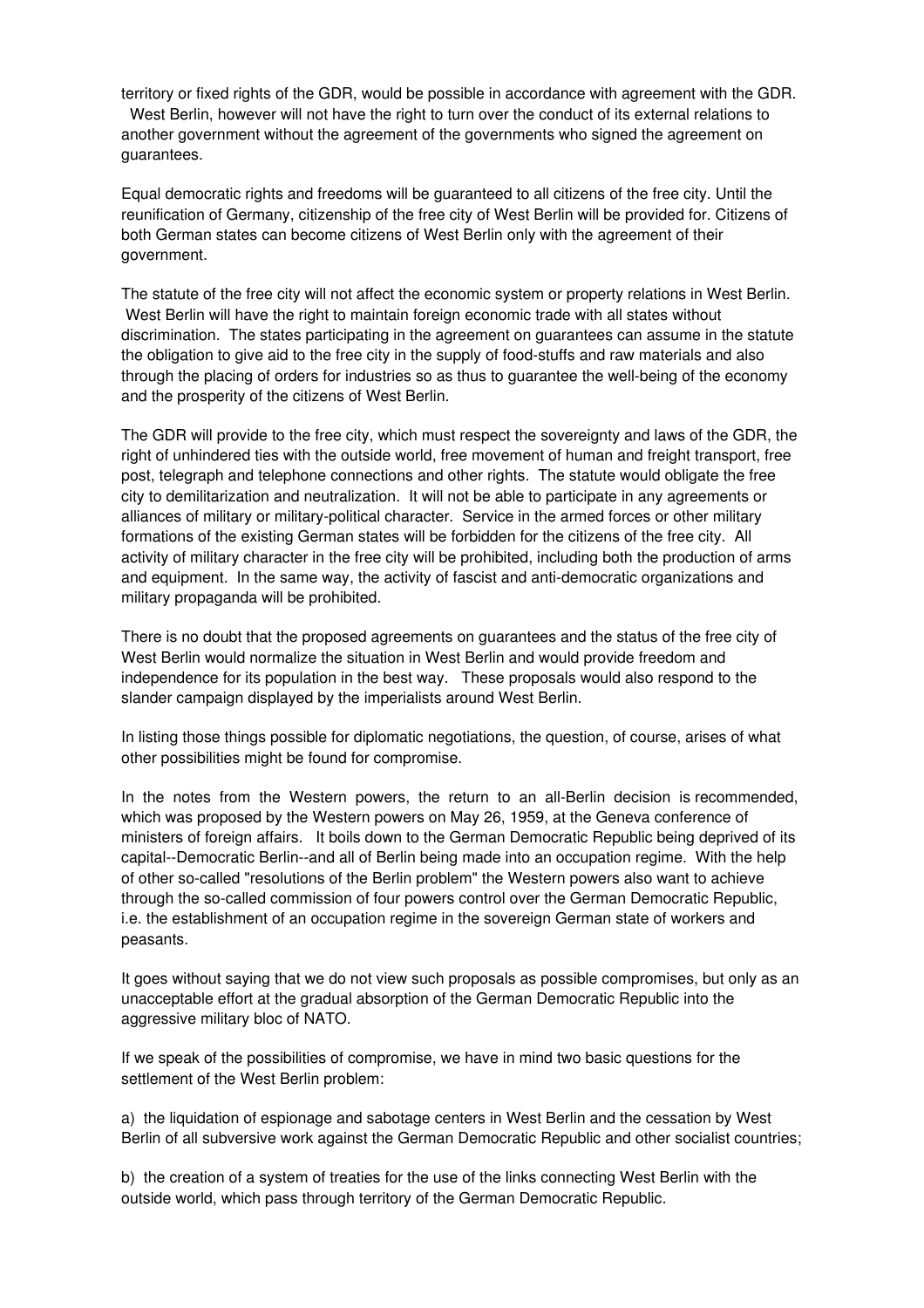I must add several explanations on these two points.

The enemy is trying with all means to use the open border between the German Democratic Republic and West Berlin to undermine our government and its economy, primarily by means of recruiting and trading people. I must say openly: the aggressive forces of West Germany and the Western powers have already succeeded by these means in causing serious harm to the German Democratic Republic. As long as West Germany surpasses the German Democratic Republic in its economic strength and its standard of living of the population, during this time we cannot reduce the organizational and financial enticement by great means of people from our republic. It is precisely these economic facts which give such dangerous subversive work of the espionage and diversionary centers in West Berlin. But the preservation of the state of the market in West Germany and the economic development in the socialist camp does not allow us to expect that the German Democratic Republic in the near future will catch up with West Germany in the standard of living of the population. In the interests of the existence and development of the German Democratic Republic, therefore, active measures for ending the recruitment of people from our Republic are necessary. Related to this primarily is the liquidation of the espionage and subversive centers in West Berlin and full control over the transit routes. The following situation will arise with regard to the links of West Berlin with the outside world through the territory of the German Democratic Republic. With the exception of military transports for the garrisons of the Western powers in West Berlin all links by land are controlled already by organs of the German Democratic Republic. After the conclusion of a peace treaty, control over the transit of military personnel and cargo transports of the garrisons of the three Western powers in West Berlin must, of course, be transferred to the organs of the German Democratic Republic. Regarding the waterways, the situation will be about the same, except that only after the conclusion of a peace treaty, control should be carried out more carefully than it is now.

The most difficult [issue] will be the matter of control over the air routes into and out of West Berlin. All air traffic into West Berlin, where West German planes are not allowed, at the present time takes place in three air corridors, namely Berlin-Hamburg, Berlin-Bückeburg and Berlin-Frankfurton-Main. It is regulated by Air Security Center of the four powers located in West Berlin. We propose that with the conclusion of a peace treaty the Soviet representatives in the center of flight security would declare this institution disbanded. Its functions would be transferred to the GDR Air Security Center. After this, all states who wanted to have regular flights through the air space of the German Democratic Republic would have to conclude corresponding treaties with the German Democratic Republic.

The two West Berlin airports at Tempelhof and Tegel are not in keeping with the regulations on air communications, and their use by planes flying at the same time creates a constant danger to the population in regions close by in both Democratic and West Berlin. The most rational decision would be the concentration of all air communication with Berlin to the GDR airport in Schönefeld. Construction of the airport is being completed in such a way that it will answer all the demands of current international air travel. In spite of Schönefeld being located outside of Berlin, there are convenient connections from it with both Democratic Berlin and West Berlin.

If an agreement on the concentration of all air traffic in Schönefeld proves impossible, then it still will be necessary that some planes in West Berlin use the Schönefeld airport. Other planes taking off or landing at Tegel or Tempelhof, of course, must also be supervised by organs of the German Democratic Republic.

An aggravation of revanchist policy, general statements by the Adenauer government which plan for all Germany to be included in NATO and to spread the internal system in West Germany also to the GDR, and measures for the preparation of civil war would create a new situation. The Bonn government has resorted, with the support of the SPD leadership, to severing ties between social organizations, to organizing by various means the enticement of GDR citizens and the payment of a poll tax, and causing annoyances and arresting GDR citizens who are visiting West Germany. This situation makes a settlement necessary such that at a given time the state border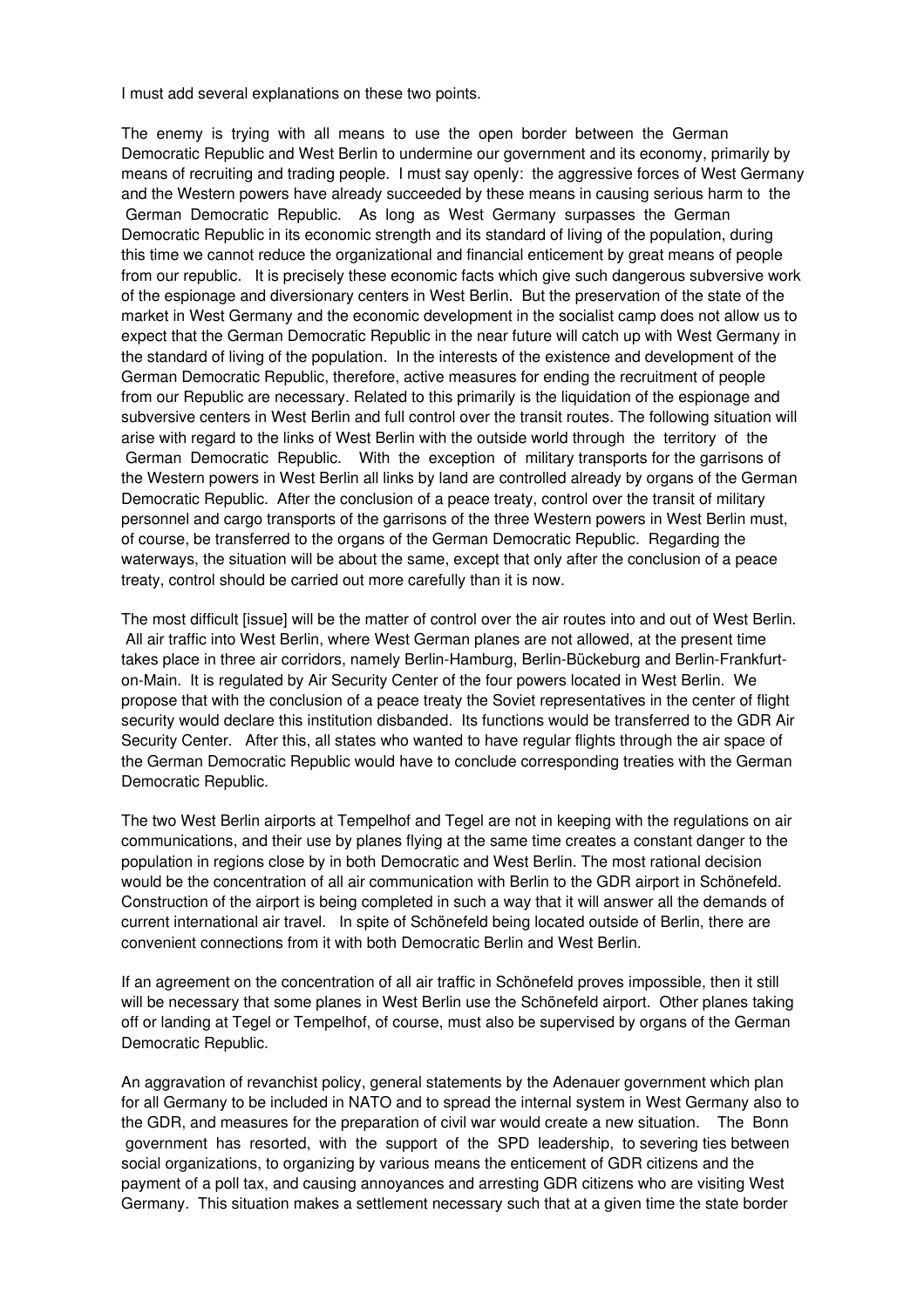of the German Democratic Republic (going through Berlin) could be crossed by citizens of the German Democratic Republic only with the corresponding permission for exit or, in so far as it concerns the visitation of the capital of the GDR, with a special pass. Visiting of the capital of the GDR by West Berliners would be possible on the basis of the West Berlin identity card (but not on the basis of the West German passport).

The grounds for this measure: In view of the aggressive policy of the Bonn government, expressed in revanchist demands and in militaristic and subversive activity, measures are required for the defense of the German Democratic Republic and the governments of the socialist camp.

The West German revanchists and militarists are using the peace-loving position of the USSR and the member-states of the Warsaw Pact on the resolution of German question, so as to inflict harm on the German Democratic Republic through subversive activity and the illegal recruitment of citizens of the German Democratic Republic. For this, they primarily use the open border in Berlin. In the interests of the peaceful work and construction by the citizens of the German Democratic Republic and of the member-states of the Warsaw Pact, it is necessary to stop the illegal recruitment and other hostile measures. Therefore, we propose that the member- states of the Warsaw Pact agree, in the interests of the cessation of the subversive activity, to implement control along the borders of the German Democratic Republic, including the borders in Berlin, comparable to the control along the state borders of the Western powers.

If it seems that the Western powers will not support a peace conference for the conclusion of a peace treaty with both German governments, but only want to reach agreement on the preservation of their occupation status in West Berlin, then the necessity will arise for the Soviet government to appeal to the governments of those states who participated with their armed forces in the war against Hitler's Germany, with the proposal for the convocation of a peace conference aimed towards concluding a peace treaty with the GDR. We can propose that only those states of the anti-Hitler coalition who are ready to conclude a peace treaty with the GDR participate in this conference.

Where could this conference for the conclusion of a peace treaty with the GDR take place? We think it is possible that it could take place in Potsdam so as to emphasize by choice of the venue that the conclusion of the peace treaty is based on principles which were worked out jointly by the Allies during the struggle with Hitler and which were set down in the Potsdam Agreement as obligatory for the postwar system in Germany. If this proposal does not meet with approval, then we propose to convene the peace conference in Moscow.

Of course, we must ask ourselves at this conference what conflicts could arise from the conclusion of a peace treaty with the GDR? In spite of the rattling of weapons in several statements of the Western powers, we find it hard to believe that they will use military means. The slogan "die for West Berlin" is not popular among the people. But it is very probable that the Bonn government could unilaterally denounce the trade agreement between the German Democratic Republic and the West German Federal Republic and that NATO could enact an economic embargo against the German Democratic Republic. Proceeding from this expectation, we must use intensively and thoroughly the time necessary for the Soviet negotiations with the Western powers so that we can achieve significant economic independence of the German Democratic Republic from West Germany. In the event of the conclusion of a peace treaty, all measures of an economic blockade will certainly be directed primarily against the German Democratic Republic. With regard to the volume of production, our Republic is the second industrial state in the socialist camp. Safeguarding its industrial production from all interference is therefore in the interests of the whole socialist camp.

The difficulty is that the German Democratic Republic does not have sufficient opportunity for the broad development of its own production of basic materials and production of high quality special steel. GDR exports to the Soviet Union and the people's democracies to a significant degree were connected to a significant degree to supplies from West Germany and several other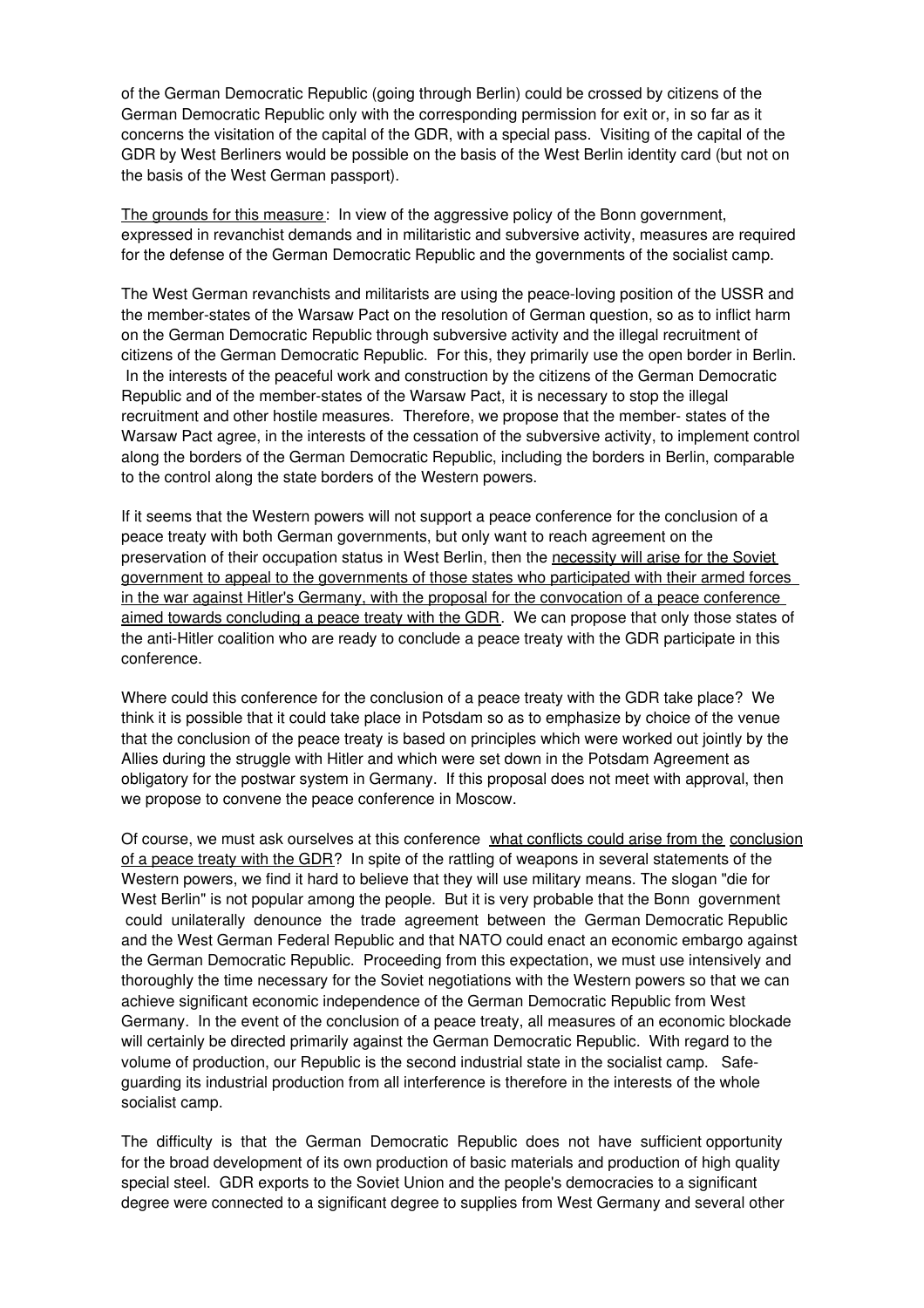Western capitalist countries. The clients also in part directly demanded the use of certain units from Western countries. As a result of this, with the growth of exports to countries of the socialist camp, GDR dependence on West Germany also grew. We repeatedly pointed out this danger and proposed changing the scientific-technical cooperation of the socialist countries fundamentally so as to decrease dependence on the capitalist countries. We hope that measures for reorganization carried out in relation to the work of the Committee of the Coordination of Scientific Research Work in the Soviet Union, will exert a favorable influence also on scientific- technical cooperation. The Council of Mutual Economic Aid cannot [both] concentrate on basic issues and organize cooperation.

The difficulty of the task at the present time, therefore, is the following: the economy of the German Democratic Republic is significantly tied to the West German economy; we must make it independent from West Germany. This demands a change in the industrial profile of the German Democratic Republic. Since we don't have industrial and raw material reserves and the national economic plan is not balanced, this task will be very difficult to resolve. By the resolution of the CPSU CC Presidium and the Soviet government, essential industrial help and significant credit was granted to the GDR government. I want to heartily thank the CPSU CC Presidium and Comrade Khrushchev and also the employees of Gosplan USSR for the great aid which they are giving us so as to protect the GDR economy to a significant degree from subversive activity.

But since some of the special steel, chemical products and raw materials are not mass produced in the Soviet Union, the Soviet Union cannot give use help in all areas. It is necessary, therefore, to quickly reach concrete agreements with the Czechoslovak Socialist Republic, the Polish People's Republic and other socialist governments regarding the additional supplies. We must keep in mind that the peculiarity of the GDR economy, which earlier was dependent on significant supplies of spare parts from West Germany, now needs the reconstruction of part of its industry so that we ourselves can produce these spare parts.

It is clear to all comrades that our adversaries are carrying out a campaign aimed at the acute shortages and needs in the GDR. This forces us to secure regular provisions for the population. The situation existing until now in which the export of goods of mass consumption had priority before the provision of things to our own people cannot be maintained any longer. It will be necessary to cancel a significant part of the planned export of goods of mass consumption to the socialist countries in the period before the establishment of normal economic relations after the conclusion of the peace treaty.

The open border with West Berlin has brought enormous damages to the GDR economy for many years. To a significant degree the burden of the consequences of the struggle between the two systems lies on our shoulders. This is expressed in the economic subversion and diversionary activity against the GDR, in large-scale sabotage, and in the enticement to the West of the work force with the help of large bribes. The Bonn government is using the state of the market in West Berlin to buy GDR citizens; they are using the exchange rate of West Berlin hard currency at a rate of 1:4 German marks so as to attract citizens of the capital of the GDR to work in West Berlin. As a result, we have serious losses in the work force which of course puts in question the fulfillment of our national economic plan and even the fulfillment of export orders.

The one way for overcoming this difficulties is speedy mechanization and automation. Therefore, the GDR government appeals to the governments of the USSR and of the people's democracies with the request to grant us machines, assemblies and licenses with the goal of rationalization, mechanization and automation.

The most important step which we must take now is an agreement on supplies from the Soviet Union and the people's democracies with the goal of making the GDR economy independent from West Germany. On our side we propose our efforts to change our industrial profile so that the raw materials which the socialist camp has can find clients. The GDR Gosplan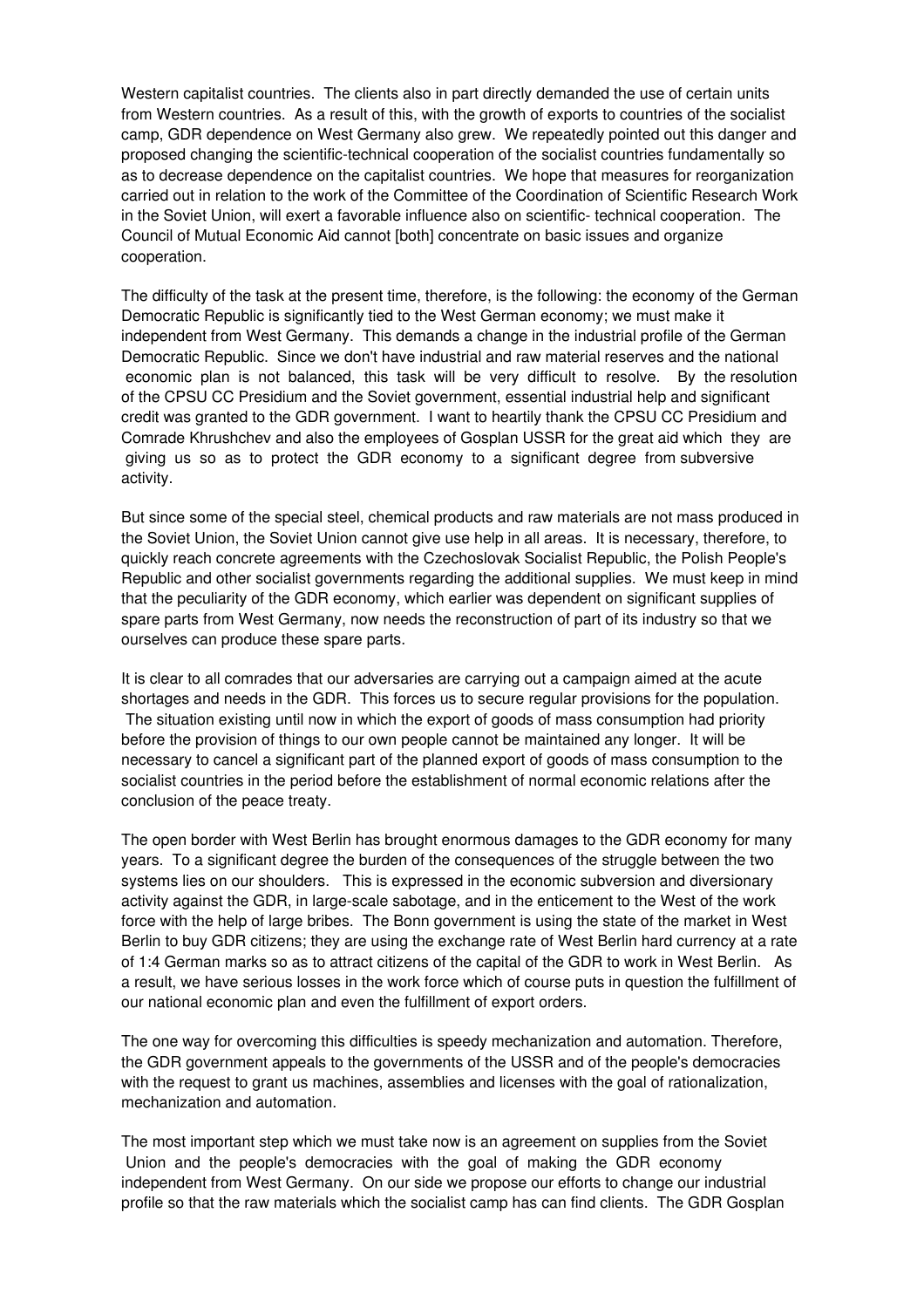will report to the Gosplan of the USSR and other socialist countries and also to the Council of Mutual Economic Aid its proposals on the gradual specialization of industry in the GDR. We are speaking primarily about products which demand a large amount of raw materials or which are produced in an insufficient amount. Only if on the basis of an agreement, specialization will be achieved gradually and we can produce larger parts, which will give us the opportunity to produce industrial wares of a high scientific-technical level, will we advance faster in the competition with the capitalist countries.

Without such measures of economic self-defense by our Republic, about which I have been speaking until now, the question will arise again of what can be done to avert the severing of economic ties or to paralyze its effect. We see three possibilities:

First, the damage which would be suffered by the German Democratic Republic due to the unilateral severing of economic relations by the West German side could be compensated for, if only partly, by the sharp raising of taxes on the movement of West German transport vehicles on the highways, streets and shipping lanes of the GDR.

Second, if economic relations are severed unilaterally by West Germany, the German Democratic Republic cannot guarantee regular passenger and freight movement between West Germany and West Berlin. I already reminded you at our meeting in March that even the fee for the railroad transport of the garrisons of the Western powers in West Berlin is calculated through the trade agreement between both German states. By severing economic relations, West Germany also would be deprived of the basis of its railroad passenger and freight transport into

and out of West Berlin and would make it impossible. But not one capitalist can demand from us that we carry his carriages around on our railways for free.

Third, the GDR, the Soviet Union, and the people's democracies should be prepared to make a break-through of the embargo possible. We must achieve a reduction in the effectiveness of the measures of the blockade by the Bonn government, for example by favorable agreements on the continuation of supplies by Western capitalist firms in a round-about way.

Together with the economic measures, our imperialist adversaries will also take political measures in West Berlin. We can assume with certainty that a referendum will be carried out against the conclusion of a peace treaty with the German Democratic Republic and for membership in the Federal Republic and for an appeal to the Western powers to maintain their garrisons in West Berlin.

On this question we must assert: West Berlin is located on the territory of a state--the German Democratic Republic, in an international-legal position in which citizens of West Berlin essentially cannot make any decision at all. Such a referendum, it is true, would only confirm that the occupation statute in West Berlin no longer has any international-legal basis, but nothing would change in the international-legal illegal continuation of the occupation regime. Such a referendum has nothing at all in common with self-determination, which under the conditions of an occupation regime it is impossible to have. It could be characterized only as a transparent maneuver in the cold war.

In the course of diplomatic or other negotiations of the Soviet Union with the Western powers, which would occur before the conclusion of a peace treaty with the German Democratic Republic, it could, however, be made clear that in various areas or on individual issues there could be agreement after international-legal facts are created on the basis of the peace treaty . We will search for such opportunities for agreement. This will make it harder for the more aggressive imperialist forces to respond to the conclusion of a peace treaty with military provocations. Therefore, we should think about whether we should not at the very beginning include in the planned peace treaty with the German Democratic Republic an article in which the agreeing sides declare that the German Democratic Republic imposes on itself the duty of carrying out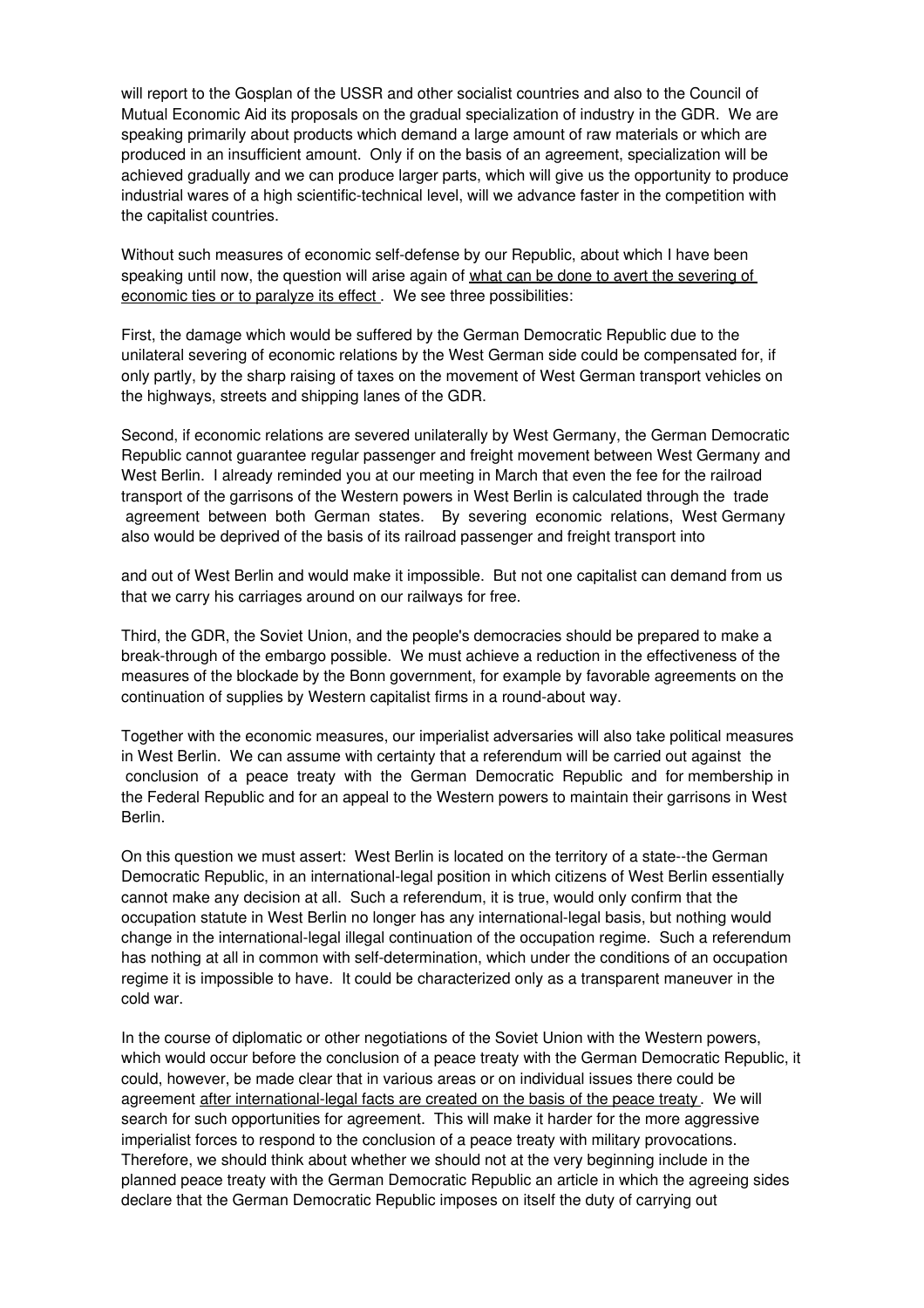negotiations with other states on the transit routes into and out of Berlin, and also on agreements aimed at guaranteeing the freedom and independence of the West Berlin population. In this spirit, the German Democratic Republic expresses its readiness to enter into negotiations with the West Berlin Senate, and also with the Western powers and West Germany on questions which the participating sides are interested in settling. This includes all issues of links with the German Democratic Republic and through the territory of the German Democratic Republic, including not only normal passenger and freight transit, but also the conveyance of troops, employees and cargo of the Western powers in the event that they still maintain garrisons in West Berlin. We of course are not talking about endless negotiations, with the help of which they want only to maintain the occupation regime for an unlimited time in West Berlin with all the consequences which flow from this. We will have to agree on a limited time period for these negotiations, during which they must lead to acceptable results for those participating.

With the conclusion of a peace treaty with the German Democratic Republic, of course, all remnants of the war and the occupation regime must be liquidated. I would like to name several of these which still exist.

The three Western powers maintain military missions at the Main Command of the Soviet Military Forces which are temporarily located in the GDR. The conclusion of the peace treaty will eliminate the basis for their existence and activity. Therefore, it is necessary to take measures for the cessation of activity of these missions.

In West Berlin military missions still exist which are accredited to the former Allied Control Council. It seems essential that all states which conclude a peace treaty with the German Democratic Republic liquidate these missions or convert them into consulates which must be accredited to the Senate in West Berlin.

In West Berlin the so-called Bureau of Travel and Communications of the Western occupation forces still exists, which confers on itself the right to issue temporary documents for travel by citizens of the German Democratic Republic. At the NATO meeting in 1958 a decision was made that the member-states of NATO were obliged not to recognize the German Democratic Republic passport. Of course, they treat citizens of the German Democratic Republic as they do inhabitants of colonial countries, for whom any foreign occupation officer will give a passport. By the way, it is a funny thing that this foreign occupation officer is not even located in the state for whose citizens he issues passports. The struggle for the recognition of German Democratic Republic passports, therefore, has great significance. We ask our comrades from fraternal parties to give their diplomatic and consular representatives the order to help us achieve the recognition of GDR passports in all countries where they are not now recognized.

With regard to the remnants of the war and the occupation regime is also the fact that military transport of the three Western powers into and out of West Berlin until now has occurred on our railways with an extremely low military tariff which had its origin already in Hitler's time. If the garrisons of the Western powers will still remain for a time in West Berlin after the conclusion of the peace treaty, it will be necessary to come to an agreement with them on transport on German Democratic Republic railroads, which will preserve the normal payment for transport.

After setting forth this whole series of problems that arise in connection with the conclusion of a peace treaty and the settlement of the West Berlin problem, we would like to propose to the meeting the following practical measures:

1. Appointing under the leadership of representatives of the Soviet government a working group which will work out a draft peace treaty with the German Democratic Republic and will publish it after agreeing with those governments represented here. The working group will also prepare agreed drafts on the declaration of guarantee for a neutral, demilitarized free city of West Berlin and the statute of the free city.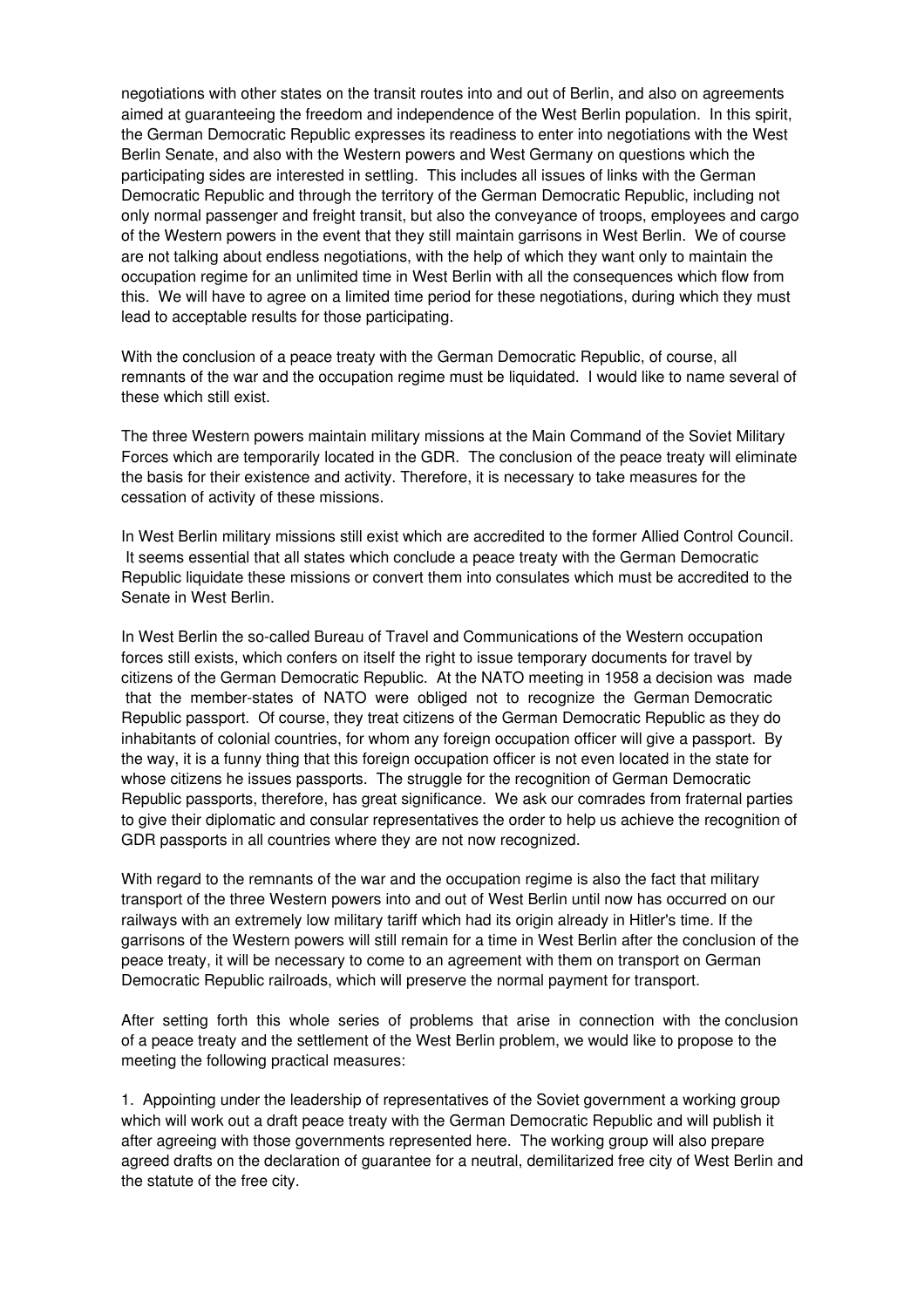2. Forming under the leadership of representatives of the Soviet government a commission which will prepare the convocation and carrying out of a peace conference with the task of concluding a peace treaty with the GDR.

3. Concluding agreements between the German Democratic Republic and other socialist countries, for example, the USSR, for safeguarding the economic independence of the German Democratic Republic from West Germany.

4. Agreeing on measures between the German Democratic Republic and other socialist states which will ensure that the difficulties connected with the heavier loads of transport can be systematically overcome by means of additional supplies to the GDR. This concerns primarily the links between the USSR and the GDR through the territory of the Polish People's Republic.

5. Instructing the Council of Mutual Economic Assistance to provide for uninterrupted delivery to the GDR population in the 4th quarter of 1961 and in 1962 by concluding corresponding agreements between the GDR and other socialist states and corresponding changes in existing treaties and agreements.

6. We must organize an international information center under the leadership of representatives of the CPSU Central Committee in cooperation with SED representatives, the Czech communist party and the Polish united workers' party. It task will be the direction of international propaganda in connection with the conclusion of the peace treaty with Germany and the settlement of the West Berlin problem. From time to time we should have meetings with representatives of all socialist countries.

### Dear comrades!

The conclusion of a peace treaty with Germany and the settlement of the West Berlin problem are the key questions of international politics. We are speaking about extremely important matters--about the safeguarding of peace, about the restraint of German militarism, above all in its revanchist efforts it could bring the world to atomic war. We carry great responsibility for the preservation of peace and the security of the states of the socialist camp. It would be wrong to close our eyes to the fact that in the resolution of the decisive tasks which stand before us, it is possible that there will be military conflicts. Therefore, the present meeting was called to discuss all these problems.

In the struggle to conclude a peace treaty with Germany a new international correlation of forces in the world will be brought to the consciousness of the masses. Public statements by governmental figures of the Western powers and their notes and other official publications are dictated by the effort to keep the masses in ignorance regarding the real international correlation of forces which is determined by political, economic, and military factors.

The peaceful policy of the states of the socialist camp is far superior to the policy of the imperialists. Precisely because of this they spasmodically try to transform the conclusion of a peace treaty with Germany into a threat to peace.

In the military area, the socialist camp, primarily thanks to the enormous scientific and technical achievements of the Soviet Union, as clearly superior to the imperialist warmongers.

The fundamental difficulty we have is in the economic sphere. It is true that all socialist countries are superior in their rate of economic growth to the capitalist states, but the initial level of almost all socialist countries was very low in comparison with the imperialist camp, such that they had to overcome huge difficulties so as to compensate for the historic lag. A special situation exists between the two German states. In West Germany there is not only a continuing effective performance of the market and a high standard of living, but at the present time the growth in production is higher than in the German Democratic Republic. Having a highly developed industry